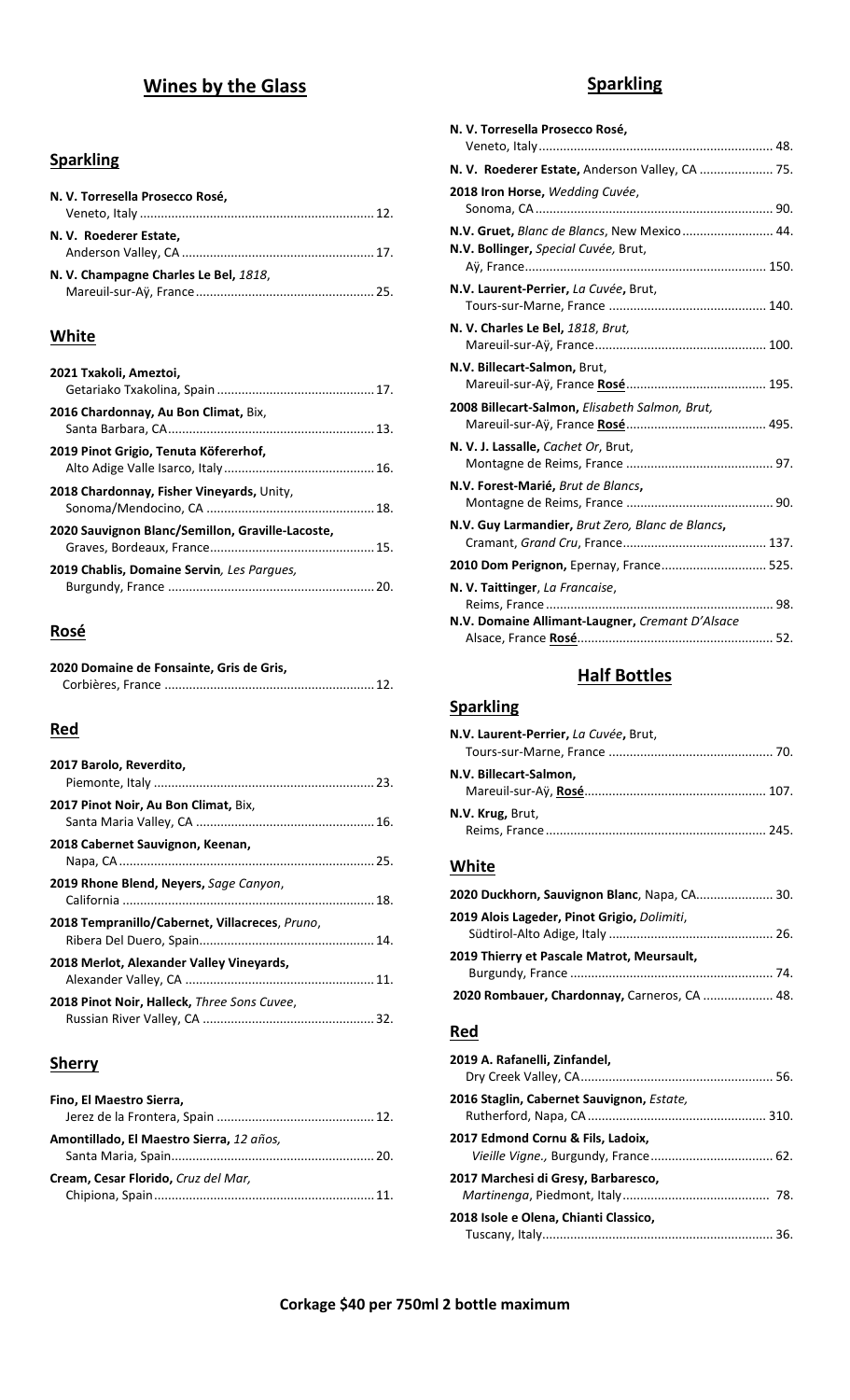# **White**

#### **Chardonnay**

| 2019 Peter Michael, Belle Côte,                |
|------------------------------------------------|
| 2016 Morgan, Metallico, Un-oaked,              |
| 2019 Kistler, Les Noisetieres,                 |
| 2018 Fisher Vineyards, Unity,                  |
|                                                |
| 2016 Au Bon Climat, Bix,                       |
| 2020 Driscoll, Bacigalupi Vineyards,           |
| <b>2019 Ramey, Russian River Valley, CA90.</b> |
| 2020 Salus, Staglin Family, Estate,            |
| 2017 Shafer, Red Shoulder Ranch,               |
| 2015 Talbott, Sleepy Hollow, Monterey, CA 68.  |
| 2016 Paul Hobbs, Edward James Estate,          |
| 2019 Grgich Hills, Estate,                     |
|                                                |

### **Burgundy**

| 2019 Domaine Pinson, Mont de Milieu,                                                  |  |
|---------------------------------------------------------------------------------------|--|
| 2018 François Raveneau, Forêts,                                                       |  |
|                                                                                       |  |
| 2018 Jean-Marc Pillot,<br>Corton-Charlemagne, Grand Cru  540.                         |  |
| 2018 Domaine Michel Juillot, Chardonnay,                                              |  |
| 2017 Ballot Millot, Les Narvaux, Meursault 183.                                       |  |
| 2019 Domaine Vincent & François Jouard,<br>Chassagne-Montrachet, Vieilles Vignes 144. |  |
| 2019 Raymond Dupont-Fahn, Les Charmes,                                                |  |
| 2013 Etienne Sauzet, La Garenne,<br>Puligny-Montrachet, Premier Cru  245.             |  |
|                                                                                       |  |

## **Rosé**

| 2010 Sine Qua Non, That Type of Rosay,    |  |
|-------------------------------------------|--|
| 2020 Clos Cibonne, Tibouren,              |  |
| 2020 Domaine de Fonsainte, Gris de Gris,  |  |
| 2020 Château Les Mesclances, Romane.      |  |
| 2020 Château Léoube, le Secret de Léoube. |  |

#### **Sauvignon Blanc**

| 2019 Merry Edwards, Russian River, CA  68.                                 |  |
|----------------------------------------------------------------------------|--|
| <b>2020 Spottswoode, Napa &amp; Sonoma, CA 81.</b>                         |  |
|                                                                            |  |
|                                                                            |  |
| 2019 Craggy Range,                                                         |  |
| 2019 Graville-Lacoste,                                                     |  |
| 2018 Château Larrivet Haut-Brion,<br>Pessac-Léognan, Bordeaux, France 105. |  |
| 2019 Girard, Sancerre, Les Monts Damnés,                                   |  |
| <b>2017 Bastianich, Vini Orsone,</b>                                       |  |

## **Other Varietals**

| 2017 Au Bon Climat, Pinot Gris/Pinot Blanc,                                                       |
|---------------------------------------------------------------------------------------------------|
| 2020 Alban, Viognier, Central Coast, Ca  56.                                                      |
| 2021 Halleck Vineyard, Dry Gewürztraminer,<br>Calandrelli Vineyard, Russian River Valley, CA 106. |
| 2020 Baker Lane, Viognier, Estate,                                                                |
| 2017 Darioush, Viognier, Signature,                                                               |
| 2017 Hudson Vineyards, Aleatico,                                                                  |
| 2016 Sin Qua Non, Roussanne/Chardonnay,                                                           |
| 2019 Tenuta Köfererhof, Pinot Grigio,                                                             |
| 2020 Vietti, Arneis, Roero,                                                                       |
| 2019 Colpaola, Verdicchio di Metalico,                                                            |
| 2019 F.X. Pichler, Grüner Veltliner, Klostersatz, Federspiel,                                     |
| 2016 Albert Boxler, Pinot Blanc, Reserve,                                                         |
| 2017 Condrieu, E. Guigal, La Doriane,                                                             |
| 2017 Koutsoyannopoulos, Assyrtiko,                                                                |
| 2021 Ameztoi, Txakoli,                                                                            |
| 2020 Granbazán, Albariño,                                                                         |
|                                                                                                   |
| 2019 Flor de Vetus, Verdejo, Rueda, Spain 38.                                                     |

#### **2016 Navarro,** Anderson Valley, CA .................................. 58. **2017 Dr. Hermann,** Kabinett, *Ürziger Würzgarten*, Mosel, Germany ........................... 48. **2019 Birgit Eichinger,** *Strass,* Kamptal, Austria............................................................ 56.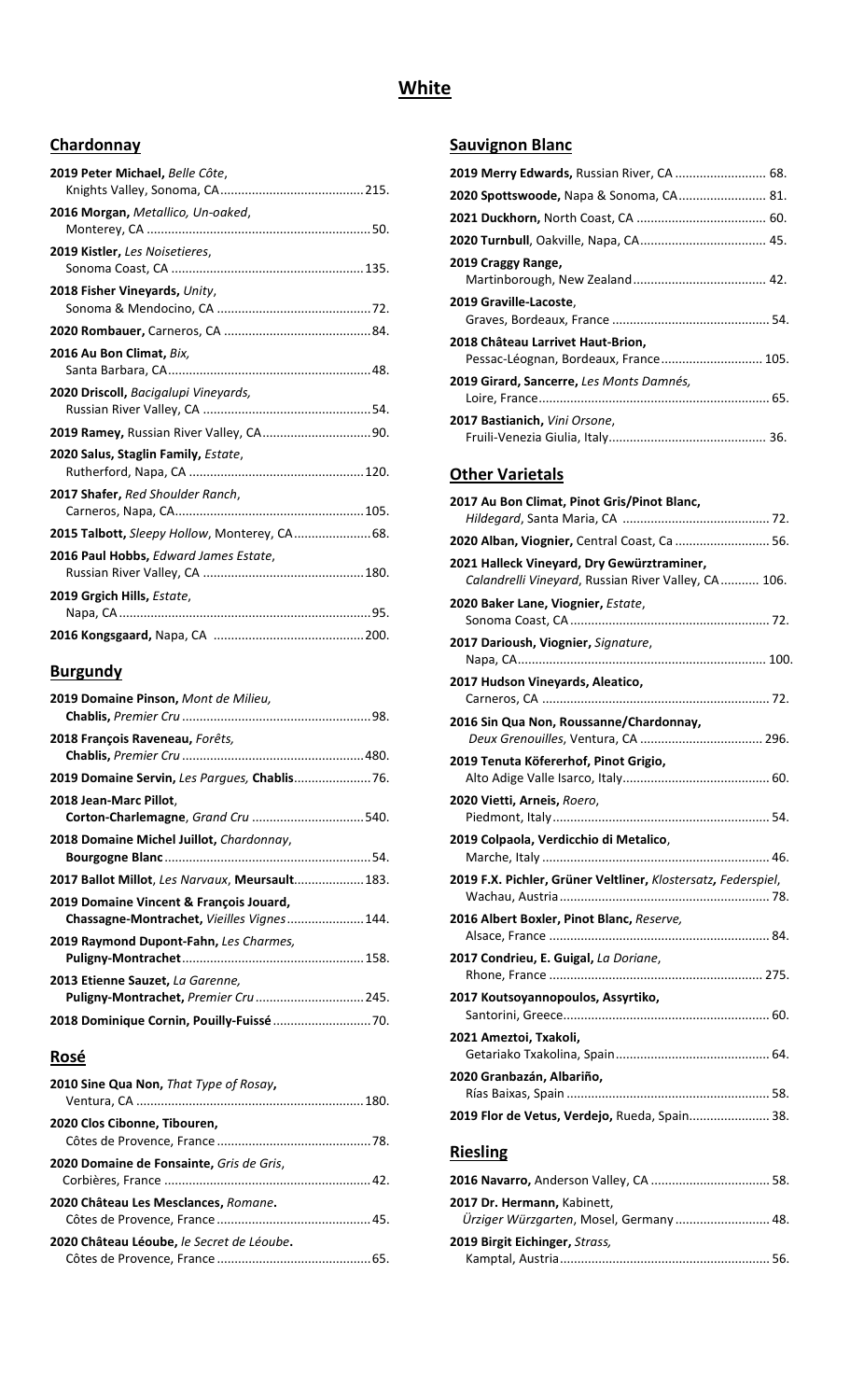## **Red**

#### **Cabernet Sauvignon**

| 2018 A. Rafanelli,                               |  |
|--------------------------------------------------|--|
|                                                  |  |
| 2017 Alexander Valley Vineyard, ASR,             |  |
|                                                  |  |
| 2018 Pahlmeyer, Jayson,                          |  |
|                                                  |  |
| 2017 Kiona, Estate,                              |  |
|                                                  |  |
| 2018 Nickel & Nickel, Quarry Vineyard,           |  |
|                                                  |  |
| 2019 Quilceda Creek,                             |  |
|                                                  |  |
|                                                  |  |
| 2014 Sempre Vive, Old Vines,                     |  |
|                                                  |  |
|                                                  |  |
|                                                  |  |
| 2016 Fisher Vineyards, Mountain Estate Vineyard, |  |
|                                                  |  |
| 2015 Spottswoode, Estate, Napa, CA  360.         |  |
| 2017 Shafer, Hillside Select,                    |  |
|                                                  |  |
|                                                  |  |
| 2016 Hundred Acre, Wraith,                       |  |
|                                                  |  |
| 2017 Domaine Eden,                               |  |
|                                                  |  |
| 2015 Heitz Cellar, Martha's Vineyard,            |  |
|                                                  |  |
| 2017 Maldonado, Proprietary Red Wine,            |  |
|                                                  |  |

## **Bordeaux**

| 2016 Château de Carles,                    |  |
|--------------------------------------------|--|
| 2016 Château Bel-Air-Ouÿ, Grand Cru,       |  |
| 2017 Château Clinet,                       |  |
| 2015 Château Belles-Graves,                |  |
| 2011 Château Haut-Bailly,                  |  |
| 2015 Château Pape Clément,                 |  |
| 2017 Château Peyrat,                       |  |
| 2018 Château des Eyrins,                   |  |
| 2010 Leoville Las Cases, Saint Julien 900. |  |
| 2014 Château Musar, Gaston Hochar,         |  |

Napa, CA........................................................................70.

#### **Pinot Noir**

| 2019 Beaux Frères, The Beaux Frères Vineyard,                           |
|-------------------------------------------------------------------------|
|                                                                         |
| 2017 Domaine Drouhin, Dundee Hills, OR 87.                              |
| 2018 North Valley, Soter Vineyards,                                     |
| 2018 Bethel Heights, Aeolian,                                           |
| 2019 Goldeneye, Anderson Valley, CA96.                                  |
| 2019 Radio-Coteau, La Neblina,                                          |
| 2019 Halleck Vineyard, Clone 828,                                       |
| 2018 Halleck Vineyard, Three Sons Cuvee,                                |
| 2020 Kistler, Russian River Valley, CA  135.                            |
| 2016 Barham Mendelsohn, Estate Grown,                                   |
| 2019 Toboni, Pommard Clone, Regina Rose Vineyard,                       |
| 2018 DuMOL, Wester Reach,                                               |
| 2017 Merry Edwards, Flax Vineyard,                                      |
| 2018 Morgan, Twelve Clones,<br>Santa Lucia Highlands, Monterey, CA  48. |
| 2015 August West,                                                       |
| 2017 Au Bon Climat, Bix, Santa Maria, CA  60.                           |
| 2019 Sea Smoke, Ten, Santa Rita Hills, CA  210.                         |
|                                                                         |

#### **Burgundy**

| 2018 Domaine Joseph Roty, Domaine Saint-Etienne,                                             |
|----------------------------------------------------------------------------------------------|
| 2017 Domaine Harmand-Geoffroy, La Perrière,<br>Gevrey-Chambertin, Premier Cru  345.          |
| 2016 Georges Lignier,                                                                        |
| <b>2016 Anne et Hervé Sigaut</b> , Les Bussières,<br>Chambolle-Musigny, Vieilles Vignes 162. |
| 2017 Prosper Maufoux, Domaine Vigne au Roy,                                                  |
| 2017 Domaine du Château de Meursault,                                                        |
| 2015 Domaine Huber-Verdereau, Clos du Colombier,                                             |
| 2019 Bachelet-Monnot, La Fussière,                                                           |
| 2018 Domaine Ragot, Le Grande Berge                                                          |
| <b>Cabernet Franc</b>                                                                        |

#### **2018 Owen Roe,** *Rosa Mystica*, Yakima Valley, WA......... 58. **2016 Robert Sinskey,** *Vandal Vineyard*, Carneros/Napa, CA..................................................... 146. **2016 Charles Joguet, Chinon,** *Clos de la Dioterie*, Loire Valley, France .................................................... 122.